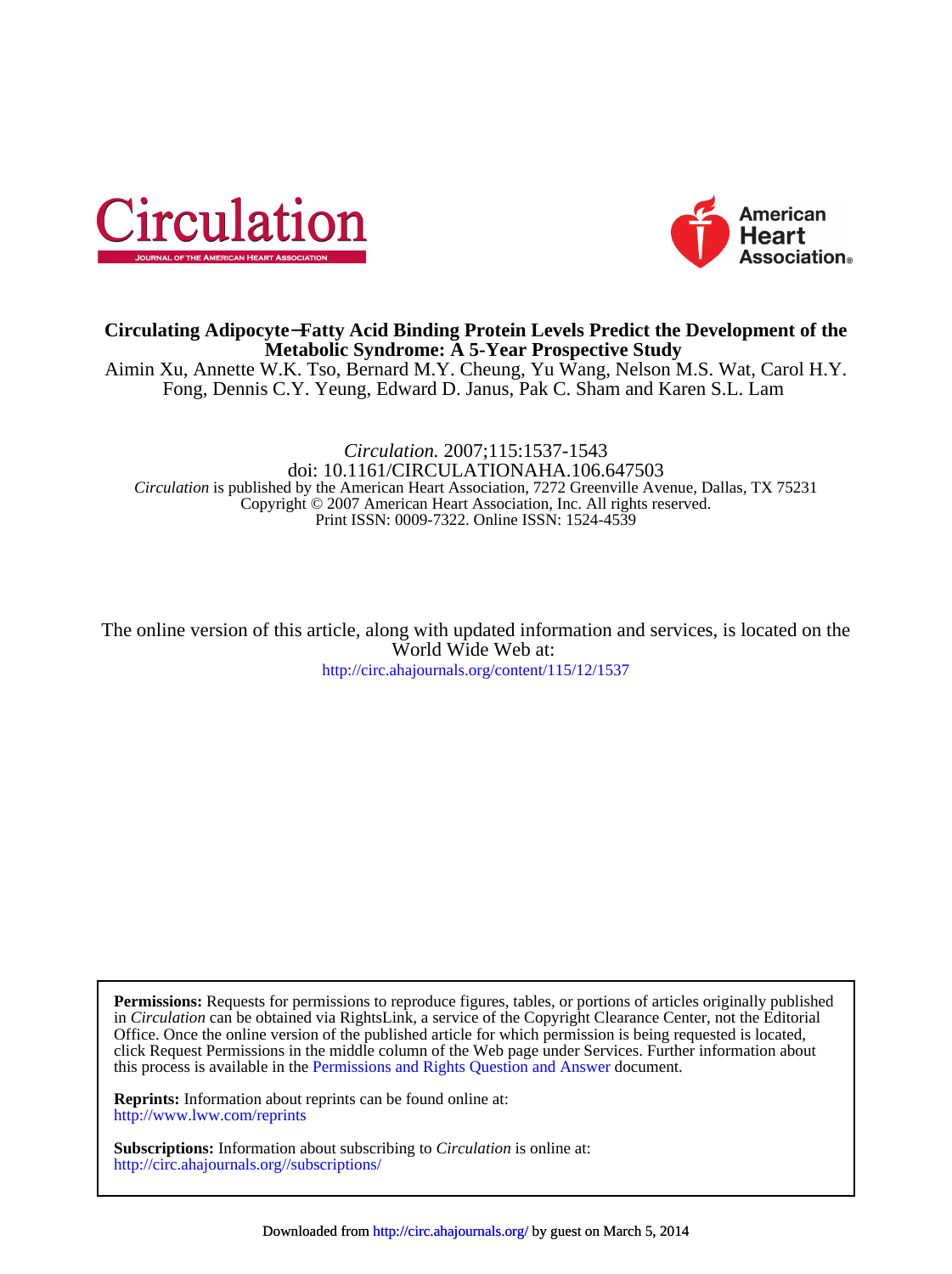# **Circulating Adipocyte–Fatty Acid Binding Protein Levels Predict the Development of the Metabolic Syndrome A 5-Year Prospective Study**

Aimin Xu, PhD\*; Annette W.K. Tso, MD\*; Bernard M.Y. Cheung, MD, PhD; Yu Wang, PhD; Nelson M.S. Wat, MD; Carol H.Y. Fong, BSc; Dennis C.Y. Yeung, BSc; Edward D. Janus, MD, PhD; Pak C. Sham, MD, PhD; Karen S.L. Lam, MD

- *Background*—Adipocyte–fatty acid binding protein (A-FABP), a major cytoplasmic protein in adipocytes, plays a central role in the development of diabetes and atherosclerotic cardiovascular disease in experimental animals. We have previously shown that A-FABP is present in the bloodstream and that its circulating levels correlate with metabolic risk factors in a cross-sectional study. In the present study, we further evaluated the prospective association of A-FABP with the metabolic syndrome (MetS) as defined by the updated National Cholesterol Education Program criteria.
- *Methods and Results*—In the present study, 495 nondiabetic adults from the population-based Hong Kong Cardiovascular Risk Factor Prevalence Study were prospectively followed up for 5 years. The relationship of serum A-FABP with the MetS and its components was investigated. At baseline, high A-FABP levels were associated with the MetS (odds ratio, 4.0; 95% CI, 1.5 to 10.4; highest versus lowest sex-specific tertile, adjusted for age, body mass index, the homeostasis model assessment index for insulin resistance, C-reactive protein, and adiponectin,  $P=0.005$ ). On long-term follow-up, subjects with higher baseline A-FABP levels had progressively worse cardiometabolic risk profile and increasing risk of the MetS. Among 376 subjects without the MetS at baseline, 50 had developed it at 5 years. Apart from the homeostasis model assessment index for insulin resistance  $(P=0.001)$ , baseline A-FABP was the only independent predictor of the development of the MetS during the 5-year follow-up (odds ratio, 4.7; 95% CI, 1.8 to 11.9; highest versus lowest sex-specific tertile,  $P=0.001$ , adjusted for the homeostasis model assessment index for insulin resistance and body mass index). A-FABP was predictive of the MetS even after adjustment for each of its individual components. *Conclusions*—Circulating A-FABP predicts the development of the MetS independently of adiposity and insulin

resistance. **(***Circulation***. 2007;115:1537-1543.)**

**Key Words:** inflammation  $\blacksquare$  insulin  $\blacksquare$  lipids  $\blacksquare$  metabolism  $\blacksquare$  obesity

The metabolic syndrome (MetS) encompasses a cluster of interrelated risk factors that are closely associated with the development of atherosclerotic cardiovascular diseases.<sup>1</sup> Obesity, especially excessive accumulation of abdominal fat, is the principal etiological factor that predisposes to insulin resistance and the MetS. Obesity triggers metabolic stress and inflammatory responses in adipose tissue, both of which are now thought to be the important mediators of obesity-related metabolic and cardiovascular pathologies.2

## **Clinical Perspective p 1543**

Adipocyte–fatty acid binding protein (A-FABP; also designated aP2 or FABP4) is an  $\approx$ 15-kDa, small, lipid-binding protein that is expressed predominantly in adipose tissue.<sup>3,4</sup>

This protein is the major cytosolic protein of mature adipocytes, accounting for  $\approx 6\%$  of the total cellular protein. In addition, A-FABP is present in macrophages, $5$  which have striking similarities to adipocytes in biology and functions. Mounting evidence suggests that this protein plays a key role in linking obesity with various features of the MetS. Mice with A-FABP deficiency are protected from the development of dyslipidemia, hyperglycemia, insulin resistance, and fatty liver disease in the context of both genetic and dietary obesity.6–8 Furthermore, in apolipoprotein E– deficient mice, ablation of the A-FABP gene causes a remarkable reduction  $(\approx 90\%)$  in atherosclerosis<sup>9</sup> and a striking increase in survival rate when challenged with a high-fat atherogenic Western diet.5 More recently, a reduced risk for hypertriglyceridemia,

\*The first 2 authors contributed equally to this work.

*Circulation* **is available at http://www.circulationaha.org DOI: 10.1161/CIRCULATIONAHA.106.647503**

Received June 22, 2006; accepted January 9, 2007.

From the Department of Medicine (A.X., A.W.K.T., B.M.Y.C., N.M.S.W., C.H.Y.F., D.C.Y.Y., K.S.L.L.), Research Centre of Heart, Brain, Hormone, and Healthy Aging (A.X., B.M.Y.C., Y.W., K.S.L.L.), and Genome Research Centre (Y.W., P.C.S.), University of Hong Kong, and Department of Clinical Biochemistry (E.D.J.), Queen Mary Hospital, Hong Kong, China. Dr Janus is now with the Department of Medicine, University of Melbourne, Western Hospital, Footscray, Australia.

Correspondence to Dr Karen Lam, Department of Medicine, University of Ho[ng Kong, Queen Mary Hospita](http://circ.ahajournals.org/)l, 102 Pokfulam Rd, Hong Kong, China. E-mail ksllam@hkucc.hku.hk

<sup>© 2007</sup> American Heart Association, Inc.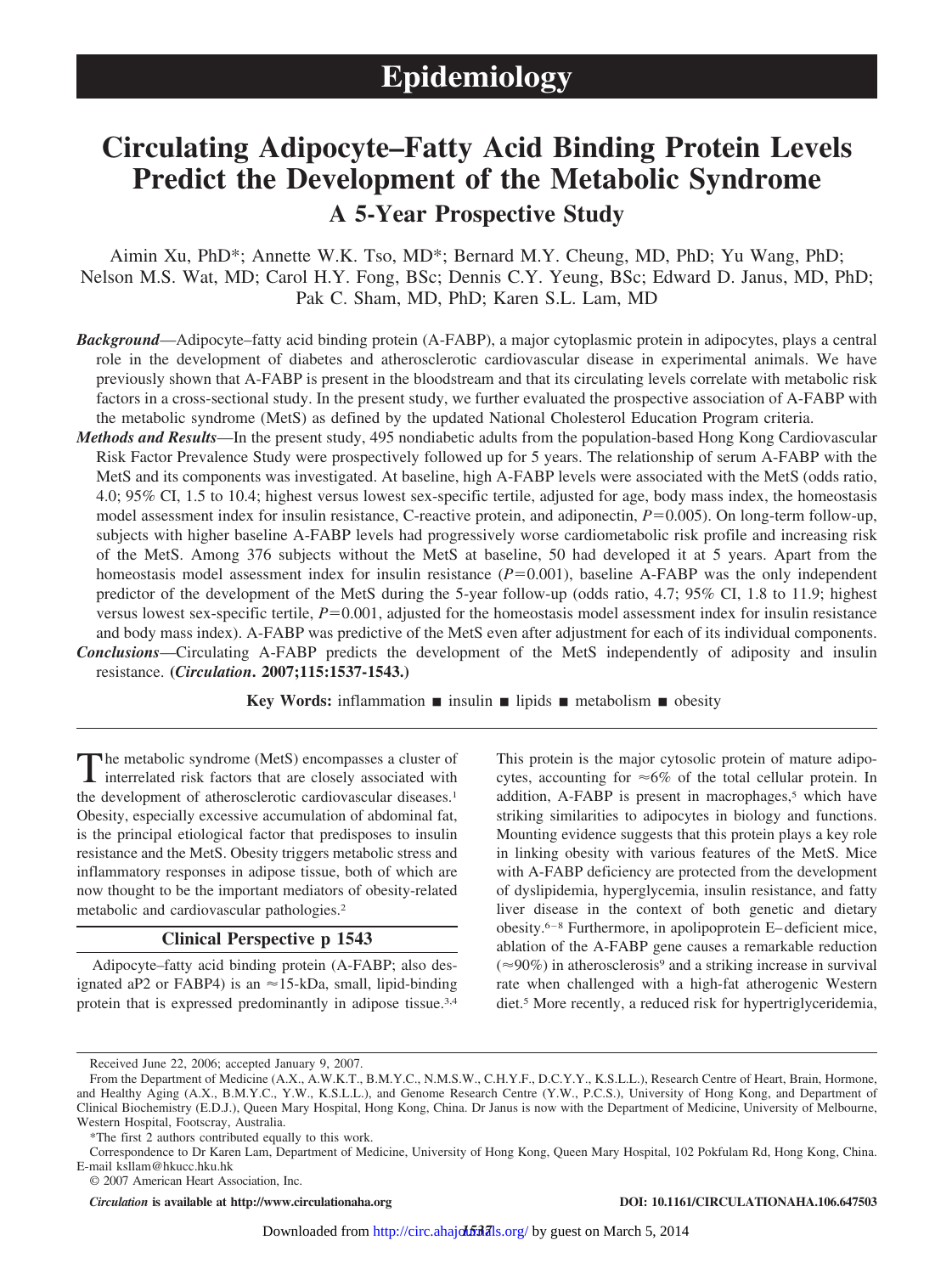type 2 diabetes, and coronary artery disease has been found in subjects from the Nurses' Health Study and the Health Professionals Follow-Up Study who carry a functional genetic variant of the A-FABP gene that results in reduced adipose tissue A-FABP gene expression.10

Although A-FABP was traditionally thought to be a cytoplasmic protein, our recent study showed that a significant portion of this protein also is released from adipocytes into the bloodstream.11 In a cross-sectional study involving 229 subjects, we found that circulating concentrations of A-FABP correlate significantly with features of the MetS, including central adiposity, dyslipidemia (increased serum triglycerides and decreased high-density lipoprotein [HDL] cholesterol), fasting glucose, insulin resistance, and blood pressure. Furthermore, circulating A-FABP levels increase correspondingly with the increasing number of components of the MetS. These clinical data, together with recent findings from A-FABP-null mice<sup>6</sup> and a genetic study in humans,<sup>10</sup> have provided support for the role of A-FABP as a key player in the development of obesity-related pathologies in humans.

To further evaluate whether A-FABP is an independent risk factor for the cluster of metabolic risk factors that predispose to atherosclerotic cardiovascular disease, we investigated prospectively the 5-year development of the MetS in relation to baseline A-FABP levels in a population-based cohort comprising 495 Chinese subjects recruited from the Hong Kong Cardiovascular Risk Factor Prevalence Study.12–14

# **Methods**

#### **Participants**

Subjects were recruited from the population-based Hong Kong Cardiovascular Risk Factor Prevalence Study, in which unrelated Chinese subjects were invited to undergo a comprehensive assessment of cardiovascular risks to establish the prevalence of risk factors in southern Chinese subjects.15,16 Of the 2843 subjects who participated in the cross-sectional study in 1995 to 1996, 644 nondiabetic subjects (as defined by 1998 World Health Organization diagnostic criteria17) were subsequently invited to participate in a long-term prospective study to assess the progression of diabetes and other cardiovascular risk factors as reported previously.12–14 Subjects taking regular lipid-lowering agents without an available pretreatment lipid profile were excluded from analysis. This report includes data from 495 subjects with available stored serum samples for measurement of baseline A-FABP who were not on lipid-lowering drugs at baseline and had returned for the 5-year follow-up assessment. There was no significant difference in baseline characteristics between these subjects and those who did not fulfill the inclusion criteria ( $n=149$ ; data not shown).

#### **Measurements**

#### *The MetS*

The MetS and metabolic risks are defined according to the US National Cholesterol Education Program Adult Treatment Panel III guidelines18 and modified as recommended in the latest American Heart Association/National Heart, Lung, and Blood Institute Scientific Statement<sup>1</sup> by adopting the Asian criteria for waist circumference and a lower cutoff for fasting glucose  $(\geq 5.6 \text{ mmol/L})$ . The MetS was defined as having  $\geq 3$  of the following metabolic risk factors: (1) central obesity (waist circumference  $\geq 80$  cm in women and  $\geq$ 90 cm in men), (2) hypertriglyceridemia (fasting triglycerides  $\geq$ 1.69 mmol/L), (3) low HDL cholesterol (fasting HDL  $1.29$  mmol/L in women and  $1.04$  mmol/L in men), (4) glucose intolerance (fasting glucose  $\geq 5.6$  mmol/L or already on oral hypoglycemic agents for treatment of type 2 diabetes), and (5) hypertension (sitting blood pressure  $\geq$ 130/85 mm Hg obtained as a mean of 2 readings taken after resting for at least 10 minutes or on regular antihypertensive medications).

#### *Clinical and Biochemical Assessments*

Subjects returned at years 2 and 5 for reassessment but were under the care of their own primary care physicians between visits. Subjects attended each visit after an overnight fast of at least 10 hours. Details of anthropometric measurements (height, weight, body mass index [BMI], waist circumference, and blood pressure) and the methods for measuring biochemical variables (fasting and 2-hour post– oral glucose tolerance test glucose, insulin, total cholesterol, triglycerides, and low-density lipoprotein and HDL cholesterol) were reported previously.12–14 Insulin resistance was estimated with the homeostasis model assessment index (HOMA-IR), calculated as fasting glucose (in mmol/L) times fasting insulin (in mIU/L) divided by 22.5.19 High-sensitivity C-reactive protein (CRP) was measured with a particle-enhanced immunoturbidimetric assay (Roche Diagnostics, GmbH, Mannheim, Germany) using anti-CRP mouse monoclonal antibodies coupled to latex microparticles.<sup>14</sup> Adiponectin was measured with an in-house sandwich ELISA established in our laboratory (intra-assay and interassay coefficients of variation of  $6.2\%$  to  $8.3\%$  and  $5.1\%$  to  $6.4\%$ , respectively).<sup>20</sup> A-FABP was measured with an ELISA (BioVendor Laboratory Medicine, Inc, Modrice, Czech Republic), with calibration and quality control performed as previously reported.11 All subjects gave informed consent, and the present study was approved by the Ethics Committee of the Faculty of Medicine, University of Hong Kong.

#### *Animal Studies*

Serum samples were collected from 14 male C57BL/6J mice (age, 15 to 17 weeks; Laboratory Animal Unit, University of Hong Kong, Hong Kong, China) for measurement of circulating A-FABP concentrations with an ELISA kit specific to mouse A-FABP (BioVendor Laboratory Medicine, Inc). Adipose tissues from 4 different fat depots (visceral, subcutaneous, epididymal, and interscapular) were carefully dissected, rinsed with PBS, and lysed in a buffer containing 1% triton/X-100, 0.1% sodium deoxycholate, and 20 mmol/L Tris (pH 7.4). Tissue lysates were clarified by centrifugation. A-FABP protein levels and total protein concentrations were measured with the mouse A-FABP ELISA and bicinchoninic acid assay (Pierce, Rockford, Ill), respectively. The study protocol was approved by the Animal Ethics Committee of the Medical Faculty, University of Hong Kong.

#### **Statistical Analysis**

Statistical analysis was performed with SPSS version 12.0 (SPSS, Inc, Chicago, Ill). Results are presented as mean $\pm$ SD or median with interquartile range as appropriate. Data that were not normally distributed, as determined with the Kolmogorov-Smirnov test, were logarithmically transformed to obtain near normality before analysis. A-FABP and adiponectin levels were adjusted for sex in all analyses because of the higher levels of these hormones in women.11,20 Baseline A-FABP levels of the entire cohort with 5-year follow-up data  $(n=495)$  were grouped into tertiles in a sex-specific manner so that each subject was classified as being in the low, middle, or high tertile of A-FABP level among individuals of the same sex. The choice of measuring A-FABP levels in tertiles was made a priori to simplify the interpretation of the results of subsequent regression analyses. The  $\chi^2$  test was used to compare categorical variables between groups. For continuous variables, 1-way ANOVA was used to compare between 2 groups, and multiple testing was corrected for with Bonferroni correction. Duncan multiple range test was used for comparison of multiple groups. Correlations between A-FABP and anthropometric and biochemical variables were analyzed with Pearson correlation. Logistic regression analysis was used to calculate the [odds ratios \(ORs\) for the de](http://circ.ahajournals.org/)velopment of the MetS at year 5 in subjects with raised baseline A-FABP (second and third tertiles) compared with those with low baseline A-FABP (lowest tertile or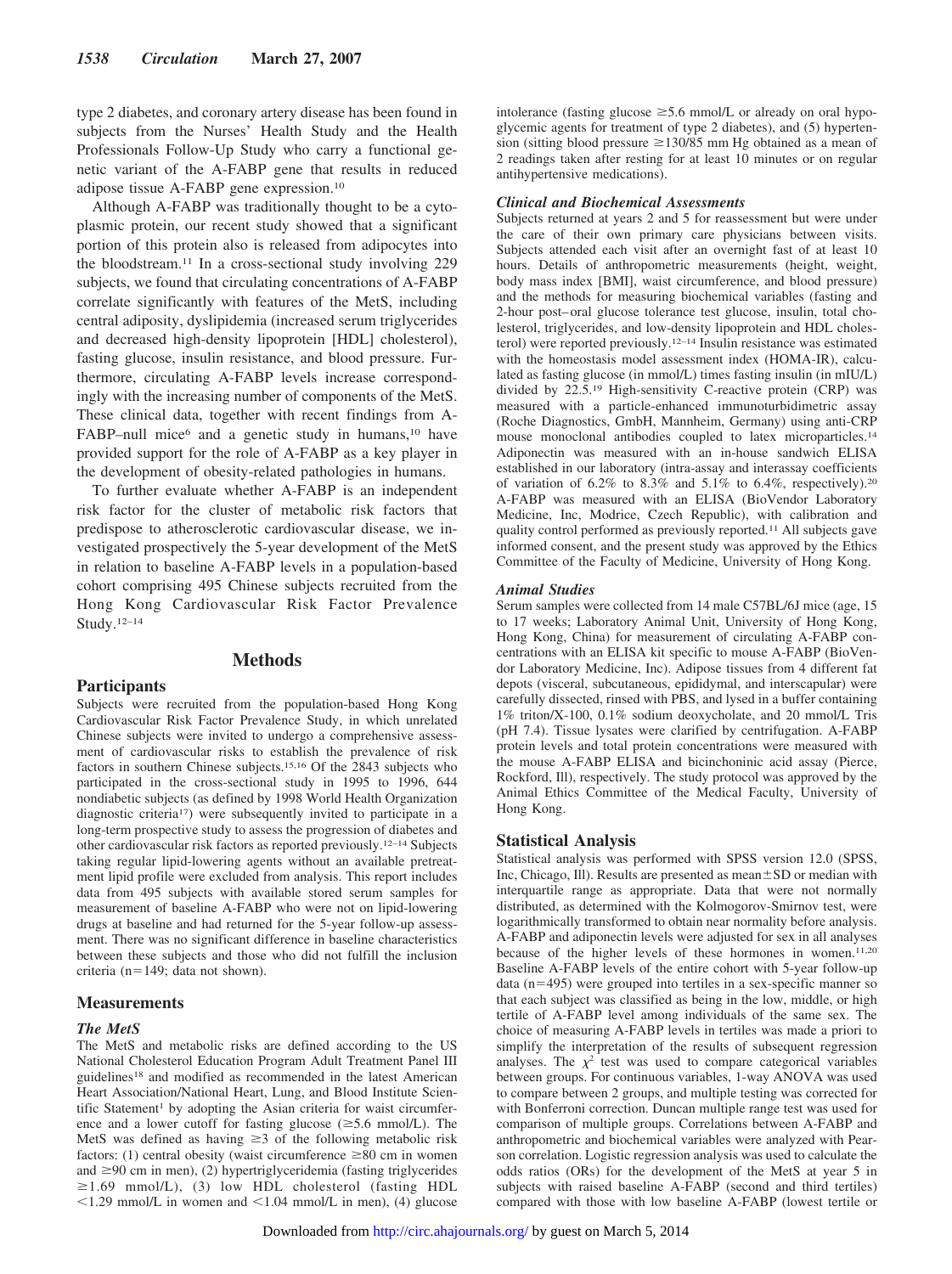|                         | Yes $(n=119)$    | No ( $n = 376$ ) | P           |
|-------------------------|------------------|------------------|-------------|
| Sex, M/F                | 60/59            | 150/226          | 0.043       |
| Age, y                  | $54.7 \pm 11.1$  | $49.0 \pm 12.0$  | < 0.001     |
| BMI, $kg/m2$            | $27.8 \pm 3.3$   | $23.9 \pm 3.4$   | < 0.001     |
| WC, cm                  |                  |                  |             |
| Men                     | $93.8 \pm 7.2$   | $81.7 \pm 7.8$   | < 0.001     |
| Women                   | $86.2 \pm 6.6$   | $75.4 \pm 7.9$   |             |
| HT, yes/no              | 97/22            | 88/288           | < 0.001     |
| FG, mmol/L              | $5.6 + 0.6$      | $5.1 \pm 0.5$    | < 0.001     |
| HDL, mmol/L             | $1.0 + 0.2$      | $1.3 \pm 0.3$    | < 0.001     |
| TG, mmol/L*             | $1.8(1.4-2.3)$   | $0.9(0.7-1.3)$   | < 0.001     |
| LDL, mmol/L             | $3.6 + 0.9$      | $3.3 \pm 0.9$    | 0.001       |
| HOMA-IR*                | $2.0(1.3-2.8)$   | $1.1(0.7-1.6)$   | < 0.001     |
| CRP, mg/L*              | $1.7(0.8-2.9)$   | $0.8(0.3-1.6)$   | < 0.001     |
| Adiponectin, $\mu$ g/mL |                  |                  |             |
| Men                     | $4.7(2.8-5.8)$   | $5.7(3.7-7.6)$   | < 0.001     |
| Women                   | $5.2(3.8-7.5)$   | $6.7(5.0-9.2)$   |             |
| A-FABP, $\mu$ g/L*      |                  |                  |             |
| Men                     | 23.2 (18.2–29.5) | $13.3(9.2-19.0)$ | $< 0.001$ † |
| Women                   | 26.0 (21.1-33.8) | 18.3 (12.8-26.0) |             |

**TABLE 1. Baseline Characteristics of Subjects According to the Presence or Absence of the MetS at Baseline**

WC indicates waist circumference: HT, hypertension: FG, fasting glucose; TG, triglycerides; and LDL, low-density lipoprotein. Data are mean $\pm$ SD or median (interquartile range) unless otherwise indicated.  $n=495$  except for CRP  $(n=486)$  and adiponectin  $(n=480)$ .

\*Log transformed before analysis.

†Sex-adjusted.

reference group), with additional adjustment for each component of the MetS. Stepwise logistic regression analyses were used to examine the association of baseline A-FABP and other parameters with the development of the MetS at year 5. The variables selected to enter into stepwise regression were variables that were significantly different (after Bonferroni correction for multiple testing) between subjects with and without the MetS at baseline and at year 5. MetS-defining parameters were not included. Two-sided values of *P*<0.05 were considered significant.

The authors had full access to and take responsibility for the integrity of the data. All authors have read and agreed to the manuscript as written.

#### **Results**

Among the 495 subjects who returned for the 5-year follow-up assessment, 376 subjects did not have the MetS at baseline. The baseline clinical characteristics of the cohort are summarized in Table 1. More male subjects had the MetS compared with female  $(P<0.05)$ . As expected, subjects with the MetS at baseline had significantly more adverse risk factors than those without the MetS, including higher BMI, age, low-density lipoprotein cholesterol, and insulin resistance index (as assessed by HOMA-IR), as well as MetSdefining parameters (waist circumference, fasting glucose, triglycerides, hypertension, and low HDL cholesterol)  $(P<0.001$  for all parameters). They also had higher highsensitivity CRP and lower serum adiponectin levels (both  $P \le 0.001$ ). In addition, the A-FABP concentration was significantly higher in subjects with the MetS (Table 1;

|             | <b>TABLE 2. Multiple Stepwise Logistic Regression Analysis</b> |  |  |  |
|-------------|----------------------------------------------------------------|--|--|--|
|             | Showing Factors Independently Associated With the MetS         |  |  |  |
| at Baseline |                                                                |  |  |  |

| Parameters             | 0R   | 95% CI        | Ρ       |
|------------------------|------|---------------|---------|
| Age                    | 1.06 | $1.03 - 1.09$ | < 0.001 |
| <b>BMI</b>             | 1.25 | $1.14 - 1.37$ | < 0.001 |
| HOMA-IR*               | 4.85 | $2.78 - 8.46$ | < 0.001 |
| A-FABP tertile 2 vs 1+ | 3.09 | $1.21 - 7.93$ | 0.019   |
| A-FABP tertile 3 vs 1+ | 3.99 | 1.53-10.39    | 0.005   |
| A-FABP tertile 3 vs 2‡ | 1.29 | $0.71 - 2.35$ | 0.402   |

Variables included in the original model are age, BMI, HOMA-IR, low-density lipoprotein, CRP, adiponectin, and A-FABP in sex-specific tertiles.

\*Log transformed before analysis.

 $t$ Tertile 1 as reference with  $OR=1$ .

 $\ddagger$ Tertile 2 as reference with OR=1.

*P*<0.001, sex-adjusted). A-FABP correlated positively with CRP  $(r=0.14, P=0.002)$  and negatively with adiponectin  $(r=-0.12, P=0.008)$  after adjustment for sex, age, and BMI.

On multiple stepwise logistic regression analysis, A-FABP in sex-specific tertiles  $(P=0.018)$ , together with age ( $P$ <0.001), BMI ( $P$ <0.001), and HOMA-IR ( $P$ <0.001), was independently associated with the presence of the MetS at baseline. Subjects with the highest tertile of A-FABP (A-FABP  $\geq$ 19.9  $\mu$ g/L in men and  $\geq$ 25.6  $\mu$ g/L in women) had a much increased likelihood of having the MetS compared with those in the lowest tertile (A-FABP  $\leq$ 12.5  $\mu$ g/L in men and  $\leq$ 16.4  $\mu$ g/L in women) (OR, 4.0; 95% CI, 1.5 to 10.4; highest versus lowest tertile,  $P=0.005$ ) (Table 2).

At the 5-year follow up, the baseline age- and sex-adjusted A-FABP was found to have significant positive correlations with multiple adverse metabolic parameters at year 5, including high BMI, waist circumference, systolic and diastolic blood pressures, fasting glucose, triglycerides, total and low-density lipoprotein cholesterol, and HOMA-IR. On the other hand, a significant negative correlation was found between baseline age- and sex-adjusted A-FABP and HDL cholesterol level at year 5 (Table 3). As shown in Table 4, subjects with rising tertiles of baseline A-FABP had progressively worse cardiometabolic risk profile. Rising tertiles of baseline A-FABP also were associated with increasing prevalence of having  $\geq$ 3 MetS components (*P*<0.001), and thus qualified for the diagnosis of MetS, and a decreasing prevalence of having none of the National Cholesterol Education Program MetS components (*P*<0.001).

Among the 376 subjects who did not have the MetS at baseline, 50 had developed it at year 5. Three subjects were on lipid-lowering drugs at year 5 but did not have pretreatment lipid profiles for accurate classification of their MetS status and hence were excluded from the year 5 analysis. The baseline A-FABP concentration was significantly higher in subjects who had progressed to the MetS at year 5: 19.9  $\mu$ g/L (interquartile range, 16.7 to 26.2  $\mu$ g/L) versus 15.0  $\mu$ g/L (interquartile range, 10.3 to 22.2  $\mu$ g/L) in subjects without the MetS (sex-adjusted  $P=0.0002$ ). There was a progressive i[ncrease in serum A-FABP](http://circ.ahajournals.org/) concentrations so that a significant interval change  $(P<0.001$  in both groups, paired *t* test) was seen at year 5. However, there was no significant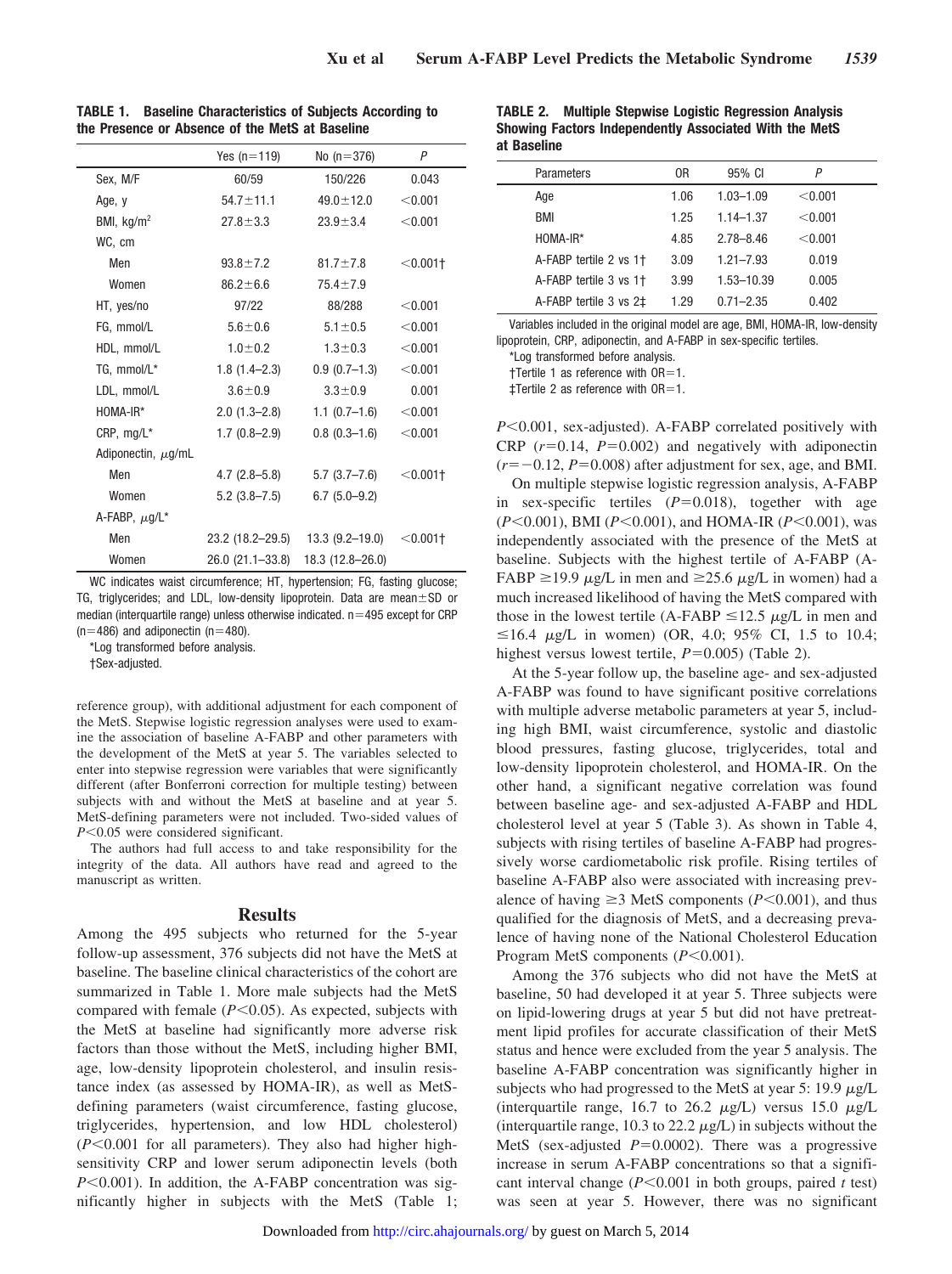| <b>TABLE 3.</b> | <b>Pearson Correlations of Baseline A-FABP With</b> |  |
|-----------------|-----------------------------------------------------|--|
|                 | Cardiometabolic Characteristics at Year 5           |  |

|            |         | A-FABP* |  |
|------------|---------|---------|--|
|            | r       | P       |  |
| <b>BMI</b> | 0.51    | < 0.001 |  |
| <b>WC</b>  | 0.48    | < 0.001 |  |
| SBP+       | 0.15    | 0.003   |  |
| DBP+       | 0.14    | 0.005   |  |
| FG         | 0.20    | < 0.001 |  |
| HDL‡       | $-0.33$ | < 0.001 |  |
| LDL‡       | 0.23    | < 0.001 |  |
| $TG^*$ ‡   | 0.39    | < 0.001 |  |
| HOMA-IR*   | 0.32    | < 0.001 |  |

WC indicates waist circumference; SBP, systolic blood pressure; DBP, diastolic blood pressure; FG, fasting glucose; TG, triglycerides; and LDL, low-density lipoprotein. Model was adjusted for sex and age.

\*Log transformed before analysis.

 $\dagger$ Includes only subjects not on antihypertensive treatment (n=399).

 $\ddagger$ Includes only subjects not on anti-lipid-lowering treatment (n=471).

difference in the interval change in A-FABP concentrations between the 2 groups (the MetS at year 5: median,  $9.2 \mu g/L$ [interquartile range,  $-0.1$  to 15.0  $\mu$ g/L]; non-MetS: median, 4.1  $\mu$ g/L [interquartile range,  $-2.0$  to 9.7  $\mu$ g/L]; *P*=0.246, independent *t* test).

In addition to higher baseline A-FABP, subjects who had developed the MetS at year 5 had significantly higher baseline BMI, waist circumference, triglycerides, HOMA-IR  $(P<0.001$  for all), and low-density lipoprotein cholesterol  $(P=0.005)$  and lower HDL cholesterol  $(P<0.001)$ . Their higher baseline CRP  $(P=0.018$ , sex and age adjusted) and

| TABLE 5. | <b>Multiple Logistic Regression Analysis Showing</b>     |  |  |
|----------|----------------------------------------------------------|--|--|
|          | Factors Predicting the Development of the MetS at Year 5 |  |  |

| Parameters                        | 0R   | 95% CI        | P     |  |
|-----------------------------------|------|---------------|-------|--|
| HOMA-IR*                          | 2.88 | $1.58 - 5.22$ | 0.001 |  |
| A-FABP tertile 2 vs 1+            | 4.39 | 1.79-10.79    | 0.001 |  |
| A-FABP tertile 3 vs 1+            | 4.65 | 1.82-11.88    | 0.001 |  |
| A-FABP tertile $3$ vs $2\ddagger$ | 1.06 | $0.52 - 2.17$ | 0.878 |  |

Variables included in the original model are BMI, HOMA-IR, and A-FABP in sex-specific tertiles.  $n=373$ .

\*Log transformed before analysis.

 $†$ Tertile 1 as reference with  $OR=1$ .

 $\ddagger$ Tertile 2 as reference with OR=1.

apparently lower baseline adiponectin  $(P=0.059)$ , sex and age adjusted) levels were statistically not significant after adjustment for BMI or waist circumference.

In multiple stepwise logistic regression analysis, baseline A-FABP  $(P=0.002)$  and HOMA-IR  $(P=0.001)$  were the only independent predictors for the development of the MetS at year 5 (Table 5). Subjects with the highest sex-specific tertile of baseline A-FABP had an increased risk of developing the MetS at year 5 compared with those with A-FABP in the lowest tertile (OR, 4.7; 95% CI, 1.8 to 11.9; highest versus lowest tertile,  $P=0.001$ ) after adjustment for BMI and HOMA-IR. Adjustment for alcohol intake and smoking status did not alter any of the above results.

Table 6 shows that, compared with subjects in the lowest sex-specific tertile of baseline A-FABP, subjects with baseline A-FABP in the second tertile had an OR of 4.4 (95% CI, 1.9 to 10.2;  $P=0.001$ ) of developing the MetS at year 5. For those with baseline A-FABP in the highest tertile, the OR was 4.5 (95% CI, 1.9 to 10.8; *P*=0.001). These ORs did not

**TABLE 4. Association of Baseline A-FABP Concentrations With Cardiometabolic Risk Factors at Year 5**

|                                   |                                                            | A-FABP Tertile                                               |                                                       |         |
|-----------------------------------|------------------------------------------------------------|--------------------------------------------------------------|-------------------------------------------------------|---------|
|                                   | 1 (Men, $\lt 12.5 \mu q/L$ ;<br>Women, $<$ 16.4 $\mu$ g/L) | 2 (Men, 12.5-19.9 $\mu$ g/L;<br>Women, $16.4 - 25.6 \mu g/L$ | 3 (Men, $>19.9 \mu q/L$ ;<br>Women, $>25.6 \mu g/L$ ) | Ρ       |
| Age, y                            | $50.8 \pm 11.8$                                            | $55.7 \pm 10.6$                                              | $60.4 \pm 11.8$                                       | < 0.001 |
| BMI, $\text{kg/m}^2$              | $22.9 \pm 3.1$                                             | $25.1 \pm 3.2$                                               | $26.6 \pm 4.0$ ¶#                                     | < 0.001 |
| WC, cm                            | $75.5 \pm 7.9$                                             | $81.5 \pm 8.5$                                               | $85.1 \pm 11.0$                                       | < 0.001 |
| HT, yes/no                        | 41/124                                                     | 92/73                                                        | 92/73                                                 | < 0.001 |
| FG, mmol/L                        | $5.1 \pm 0.6$                                              | $5.3 \pm 0.7$                                                | $5.4 \pm 0.8$                                         | 0.007   |
| HDL, mmol/L <sup>+</sup>          | $1.5 - 0.4$                                                | $1.3 \pm 0.3$                                                | $1.3 \pm 0.4$                                         | < 0.001 |
| TG, mmol/L*+                      | $0.9(0.7-1.3)$                                             | $1.10(0.9-1.6)$                                              | $1.5(1.0-2.1)\$ <sup>**</sup>                         | < 0.001 |
| LDL, mmol/L <sup>+</sup>          | $3.1 \pm 0.8$                                              | $3.4 \pm 0.8$ §                                              | $3.6 \pm 0.8$                                         | < 0.001 |
| HOMA-IR*                          | $1.5(1.1-2.1)$                                             | $1.9(1.3-2.7)$                                               | $2.2(1.4-3.3)\%$                                      | 0.062   |
| $\geq$ 3 MetS components, % $\pm$ | 8 (13/165)                                                 | 31.1(51/164)                                                 | 42.9 (70/163)¶#                                       | < 0.001 |
| No MetS components, %‡            | 50.3 (83/165)                                              | 17.7 (29/164)¶                                               | $9.8(16/163)$ ¶#                                      | < 0.001 |

WC indicates waist circumference; HT, hypertension; FG, fasting glucose; TG, triglycerides; and LDL, low-density lipoprotein. Data are mean $\pm$ SD or median (interquartile range) unless otherwise indicated.

\*Log transformed before analysis.

†Includes only subjects not on anti–lipid-lowering treatment.

‡Excluded 3 patients on lipid-lowering drugs without availa[ble pretreatment lipid profile.](http://circ.ahajournals.org/)

§*P*<0.05, *||P*<0.01, ¶*P*<0.001 vs tertile 1.

#*P*<0.05, \*\**P*<0.001 between tertiles 2 and 3.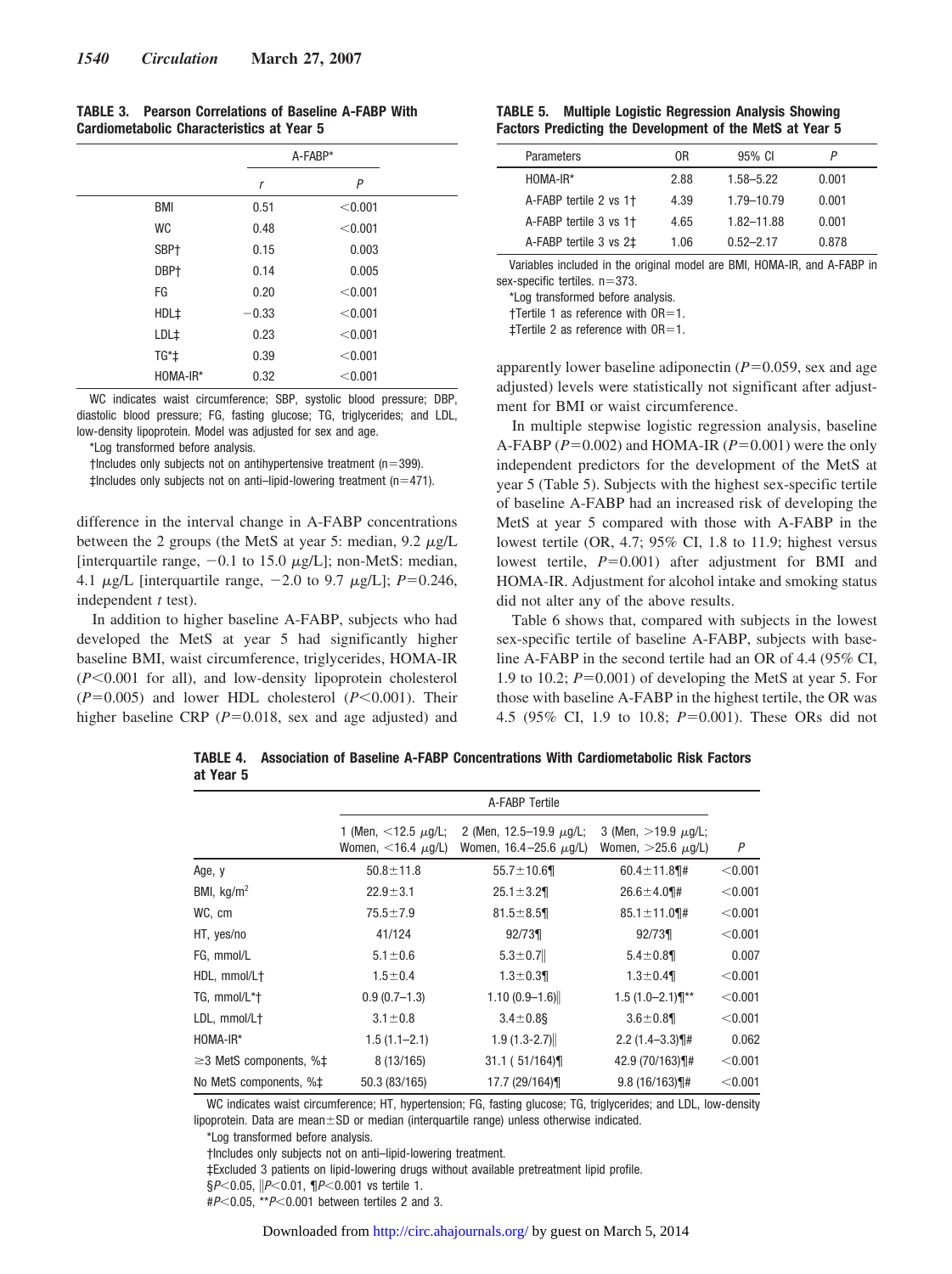|                      | A-FABP  |                |                |                |  |
|----------------------|---------|----------------|----------------|----------------|--|
|                      |         | Tertile 2      |                | Tertile 3      |  |
| Variable(s) in Model | 0R      | 95% CI         | 0 <sub>R</sub> | 95% CI         |  |
| $A$ -FABP*           | 4.40†   | 1.90-10.18     | 4.50†          | 1.87-10.83     |  |
| $WC + A - FABP*$     | $3.56+$ | $1.51 - 8.40$  | $3.04\pm$      | $1.21 - 7.64$  |  |
| $HDL + A-FABP*$      | 4.19+   | $1.81 - 9.75$  | $4.21+$        | 1.74-10.20     |  |
| $TG + A - FARP*$     | $4.31+$ | 1.86-9.99      | 4.36†          | $1.81 - 10.53$ |  |
| $FG + A - FABP*$     | 4.42†   | $1.91 - 10.23$ | 4.52†          | 1.88-10.88     |  |
| $HT + A-FABP*$       | $4.35+$ | 1.87-10.08     | 4.43†          | 1.84-10.71     |  |

**TABLE 6. Logistic Regression Analysis of Baseline A-FABP in the Prediction of the Development of MetS: ORs**

Abbreviations as in Table 1.

\*A-FABP in sex-specific tertiles.

 $\dagger P< 0.005$ ,  $\ddagger P< 0.02$ , tertile 1 as reference with OR=1.

change substantially after adjustment for individual components of the MetS. On the other hand, the introduction of baseline A-FABP in sex-specific tertiles into the model significantly increased the likelihood of developing the MetS associated with each component of the MetS, as suggested by the highly significant likelihood ratios  $(P<0.001$ ; Table 7). There was no significant interaction between sex and A-FABP in the prediction of the MetS on logistic regression analysis  $(P=0.505$  and 0.491 for baseline and year 5, respectively).

We also investigated the relationship between serum levels of A-FABP and its expression in adipose tissues from 4 different anatomic locations (visceral, subcutaneous, epididymal, and interscapular) in 14 male C57BL/6J mice. Mean $\pm$ SD body weight was 25.9 $\pm$ 1.4 g, and mean blood glucose was  $7.1 \pm 1.0$  mmol/L. Mean serum A-FABP level was  $25.40 \pm 7.67$   $\mu$ g/L, comparable to its concentrations in human subjects. A-FABP protein concentrations in visceral, subcutaneous, epididymal, and interscapular locations were  $14.50\pm6.37$ ,  $13.44\pm6.37$ ,  $12.51\pm5.62$ , and  $11.68\pm4.69$ mg/g total protein, respectively. Correlation analysis (Table 8) demonstrated a strong positive association of serum A-FABP with its expression levels in all the 4 fat depots (visceral,  $r=0.71$ ,  $P=0.004$ ; subcutaneous,  $r=0.68$ ,  $P=0.008$ ; epididymal,  $r=0.65$ ,  $P=0.012$ ; interscapular,  $r=0.68$ ,  $P=0.007$ ). These correlations remained significant

**TABLE 7. Logistic Regression Analysis of Baseline A-FABP in the Prediction of the Development of the MetS: Likelihood Ratios**

| Variable(s) in Model |                   |                   |         |
|----------------------|-------------------|-------------------|---------|
| А                    | B                 | Likelihood Ratio* | Р       |
| <b>WC</b>            | $WC + A - FABP +$ | 10.15             | < 0.001 |
| <b>HDL</b>           | $HDL + A-FABP$    | 15.82             | < 0.001 |
| TG                   | $TG + A - FABP +$ | 16.80             | < 0.001 |
| FG                   | $FG + A - FABP +$ | 17.64             | < 0.001 |
| НT                   | $HT + A-FABP$     | 17.03             | < 0.001 |

Abbreviations as in Table 1.

\*By  $\chi^2$  (*df*=2); tertile 1 as reference with OR=1. †A-FABP in sex-specific tertiles.

#### **TABLE 8. Correlation Coefficient Between Serum and Tissue Concentrations of A-FABP in Male Mice**

| Serum A-FABP |                   |  |
|--------------|-------------------|--|
| Unadjusted   | Adjusted*         |  |
| 0.71         | $0.61 \pm$        |  |
| $0.68+$      | 0.58 <sup>‡</sup> |  |
| $0.65 \pm$   | 0.58 <sup>‡</sup> |  |
| $0.68 +$     | $0.50$ §          |  |
|              |                   |  |

\*Adjusted for body weight.  $n=14$ .

†*P*0.01; ‡*P*0.05; §*P*0.1.

after adjustment for body weight, except for interscapular fat  $(P=0.08)$ .

#### **Discussion**

Adipose tissue, traditionally thought to be an inert organ for the passive storage of triglycerides, is now recognized to be the critical player in the integration of endocrine, metabolic, and inflammatory signals for the control of energy homeostasis and vascular tone.<sup>21,22</sup> Although the mechanisms by which obesity elicits cardiometabolic risk are not fully understood, dysregulation of lipid metabolism (lipotoxicity) and aberrant inflammatory responses in obese adipose tissue have been proposed to be the 2 major pathways leading to the MetS, diabetes, and cardiovascular disease.2,23 Recent data obtained from animal models suggest that A-FABP, one of the most abundant cytoplasmic proteins in adipocytes, acts at the interface of metabolic and inflammatory pathways and is central to the development of key pathologies associated with the MetS.3,5,6 Whether A-FABP plays a similar role in humans and experimental mice remains to be further confirmed, however.

In the present study, we provide the first clinical evidence demonstrating that A-FABP is a significant risk factor for the development of the MetS, independent of adiposity and insulin resistance. Both our cross-sectional and prospective studies have demonstrated an independent association of circulating A-FABP levels with all the metabolic risk factors, including abdominal obesity, insulin resistance, atherogenic dyslipidemia, hyperglycemia, and hypertension. A-FABP levels at baseline predicted the development of the MetS during the 5-year follow-up, even after adjustment for age, sex, BMI, and other confounding factors. Notably, our multiple logistic regression analysis demonstrated that only A-FABP levels and HOMA index were independent predictors of the MetS in this cohort, suggesting that excessive production of A-FABP from obese adipose tissue might be an important contributor to this disease in humans. Furthermore, the increased risk for developing the MetS associated with a high baseline A-FABP was independent of the baseline status of the MetS components. The biological relevance of these clinical findings also is supported by our animal study, which shows a close positive correlation between serum A-FABP l[evels and its expression](http://circ.ahajournals.org/) in adipose tissues from different depots, suggesting that adipose tissue is the major contributor of circulating A-FABP.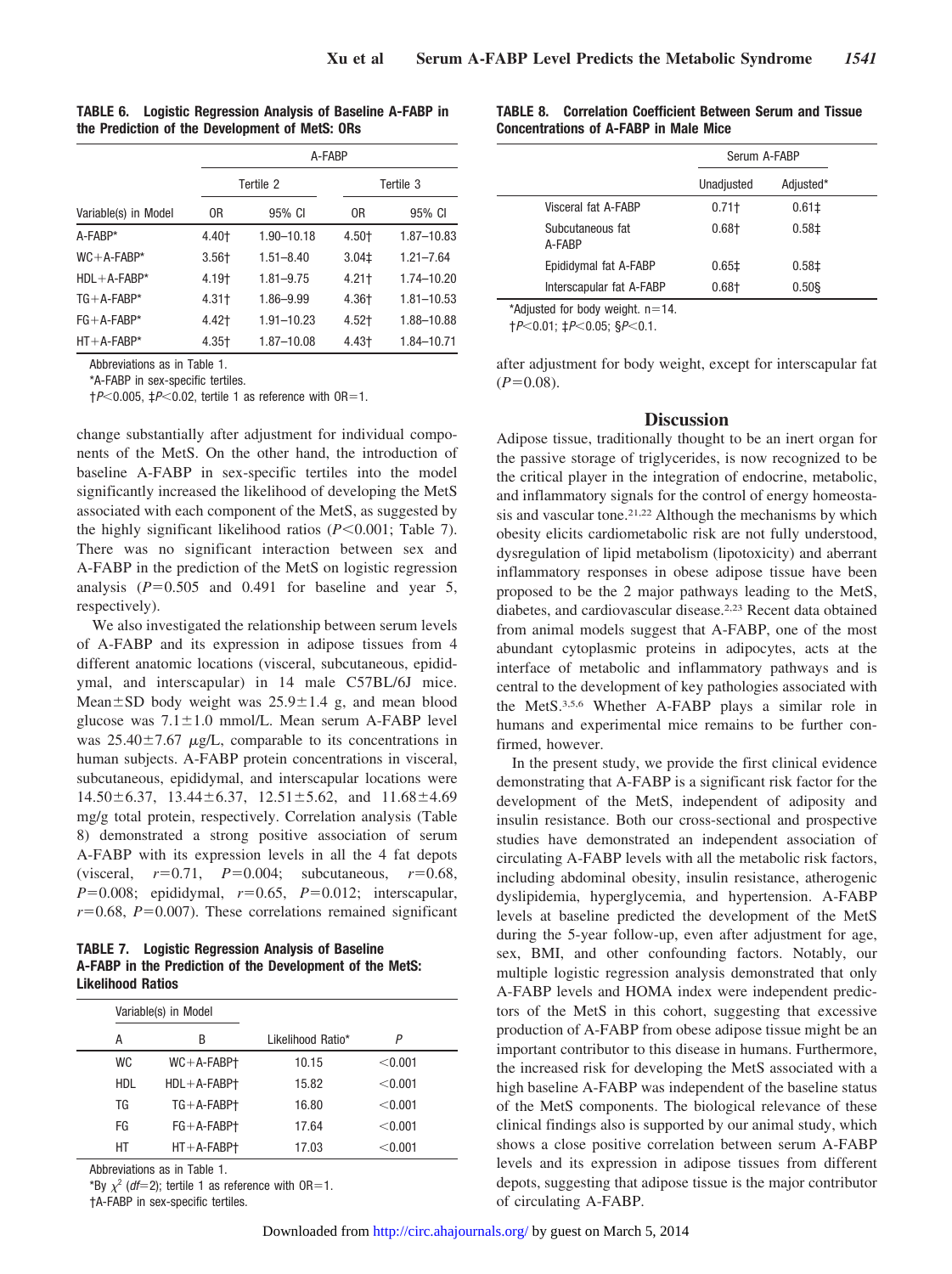The proatherogenic activities of A-FABP appear to be mediated by its direct actions in macrophages, through modification of cholesterol trafficking, and through activation of several key inflammatory pathways, independently of its effects on lipid metabolism and insulin sensitivity.24 A-FABP can suppress peroxisome proliferator-activated receptor- $\gamma$ activity and cholesterol efflux in macrophages, thus leading to foam cell formation.25 Macrophages derived from A- $FABP$ – deficient mice display reduced  $I<sub>K</sub>B$  kinase and nuclear factor- $\kappa$ B activity, resulting in suppression of inflammatory function, including reduced cyclooxygenase-2 and inducible nitric oxide synthase expression and impaired production of inflammatory cytokines.24,25 In this study, a positive correlation was found between A-FABP and highsensitivity CRP, even after adjustment for adiposity, suggesting a contribution of A-FABP to systemic inflammation in humans, as in the murine model. Although low-grade systemic inflammation has been reported to predict the development of the MetS in other population-based studies,<sup>26</sup> the findings from this study suggest that, in addition to its proinflammatory property, A-FABP also can contribute to the pathogenesis of the MetS through other mechanisms.

The unfavorable effects of A-FABP on metabolic and cardiovascular risk factors form a striking contrast to adiponectin, a major adipocyte-derived adipokine with antidiabetic, antiatherogenic, and antiinflammatory activities.<sup>21,27</sup> Unlike A-FABP, circulating concentrations of adiponectin are inversely associated with adiposity and various parameters of the MetS.28 Low levels of adiponectin independently predict the increased risk of diabetes and cardiovascular disease.28 Ablation of A-FABP and mal1 (another minor form of FABP in adipocytes) in mice has been shown to enhance the beneficial actions of adiponectin.6 Furthermore, adipose tissue expression of adiponectin and its circulating concentrations in A-FABP–null mice are increased compared with wild-type mice.<sup>29</sup> In this study and our previous work,<sup>11</sup> we have demonstrated an inverse relationship between serum levels of A-FABP and adiponectin in humans, which persisted after adjustment for adiposity. Although these data would imply that suppression of adiponectin production and/or desensitization of adiponectin actions might account for the adverse effects of A-FABP on the MetS and its associated pathologies, our data from both cross-sectional and prospective studies suggest that A-FABP also contributes independently to the pathogenesis of the MetS. The molecular pathways by which A-FABP elicits or worsens the MetS and its associated pathologies remain to be established. The adverse effects of A-FABP on lipid metabolism and insulin sensitivity might be attributed to its ability to modulate intracellular and systemic fatty acid transport and composition. In mice deficient of A-FABP and mal1, there is an increase in the ratio of shorter-chain (C14) to longer-chain (C18) fatty acids in the muscle and adipose tissues, which favors enhanced insulin receptor signaling, AMP-activated kinase activity, fatty acid oxidation, and insulin-stimulated glucose uptake.6 On the other hand, ablation of A-FABP and mal1 causes increased accumulation of longer-chain fatty acids in liver tissue, thus leading to decreased expression of SREBP1c and its several downstream lipogenic enzymes.

The major limitation of the present study is the relatively small number of subjects who developed the MetS during the 5-year follow-up. Whether serum A-FABP levels can be useful for predicting the risk of the MetS has to be confirmed in studies involving larger study populations. Our conclusions also need to be confirmed in other ethnic populations with different genetic and environmental backgrounds. Another limitation of the present study is that the statistical analysis was not hypothesis driven but exploratory in nature to find significant factors as a result of application of stepwise methods. Furthermore, although a higher baseline A-FABP level predicted a greater risk of developing the MetS, we did not have sufficient data on cardiovascular end points to investigate whether this would translate into a greater risk of cardiovascular mortality or morbidity. Nevertheless, our data have provided support to the recently published study demonstrating that a genetically determined reduction in the A-FABP mRNA level in human adipose tissue is associated with a reduced risk of cardiovascular disease<sup>10</sup> and suggest a pathogenetic role of A-FABP in cardiovascular risk in humans, as seen in experimental animals. Although our data might suggest a causal relationship between circulating A-FABP levels and the development of the MetS, further studies are required to explain how an increase in circulating A-FABP can lead to a progression in cardiometabolic risk. Studies are ongoing in our laboratory to determine whether A-FABP has a direct action on peripheral insulin sensitivity, as suggested by the positive correlation of serum A-FABP with HOMA-IR, demonstrated in the present study and our previous work.11

In conclusion, in this population-based southern Chinese cohort, we have shown that serum A-FABP levels could predict the development of the MetS on long-term follow-up. Our findings suggest that it plays a significant role in the pathogenesis of the MetS that is independent of its relationship with adiposity, insulin resistance as reflected by HOMA-IR, systemic inflammation as reflected by CRP, and hypoadiponectinemia. The significance of these exciting data on a new biomarker for the MetS remains to be confirmed by larger long-term follow-up studies involving other ethnic populations and correlations with cardiovascular end points.

#### **Acknowledgment**

We thank J. Zhang for carrying out the biochemical assays.

#### **Sources of Funding**

This study was supported by the Hong Kong Research Grant Council (HKU7590/06M) and Hong Kong Innovation and Technology Fund (GHP/027/05).

#### **Disclosures**

None.

#### **References**

- 1. Grundy SM, Cleeman JI, Daniels SR, Donato KA, Eckel RH, Franklin BA, Gordon DJ, Krauss RM, Savage PJ, Smith SC Jr, Spertus JA, Costa F. Diagnosis and management of the metabolic syndrome: an American Heart Association/National Heart, Lung, and Blood Institute Scientific Statement. *Circulation*. 2005;112:2735–2752.
- [2. Hotamisligil GS. Role of end](http://circ.ahajournals.org/)oplasmic reticulum stress and c-*Jun* NH2 terminal kinase pathways in inflammation and origin of obesity and diabetes. *Diabetes*. 2005;54:S73–S78.